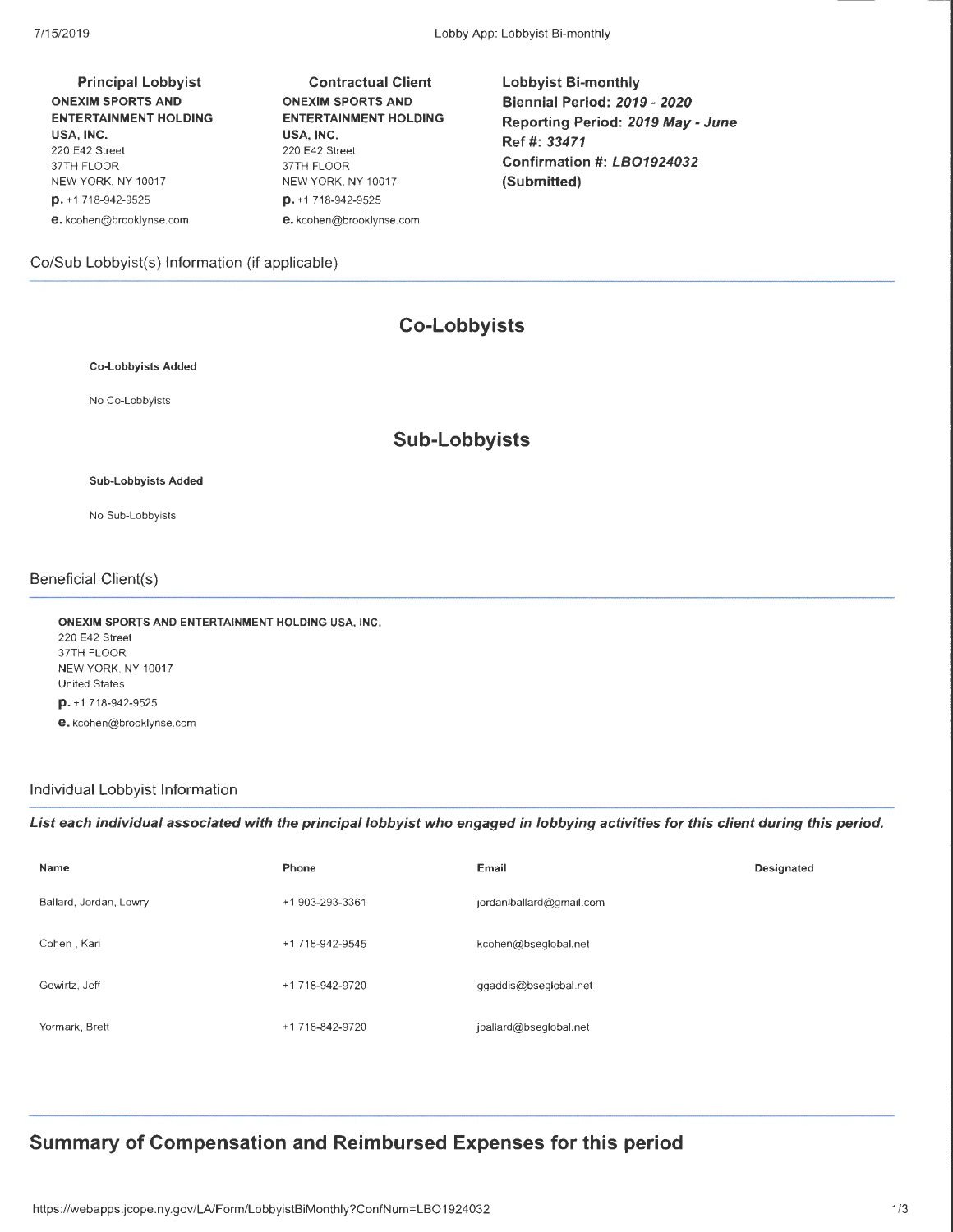#### Lobbying Agreement Compensation (Read only) (show less)

Duration **Compensation** 

01 /01 /2019- 12/31 /2020 • \$70,000-\$90,000 /Range

Compensation to Report

No

#### Reimbursed Expenses to Report

No

# **Other Lobbying Expenses (Current Period Only)**

```
Report in the aggregate all expenses less than Or equal to $75
```
*\$0* 

Report in the aggregate all expenses for salaries of non-lobbying employees

*\$0* 

 $\mathcal{C}$  Check here if you have no itemized expenses to report for this period

Total Expenses (total of all expense categories) *\$0* 

#### Coalition Member Contribution, if applicable

\*does not apply to a Coalition who opts to file as a Lobbyist or Client

Name Amount

Lobbying Subjects

Subjects Lobbied

# Selected Subjects

#### Subjects

Economic Development- Sports/Entertainment

### Lobbying Activities

Do You have Lobbying Activities to Report?: No